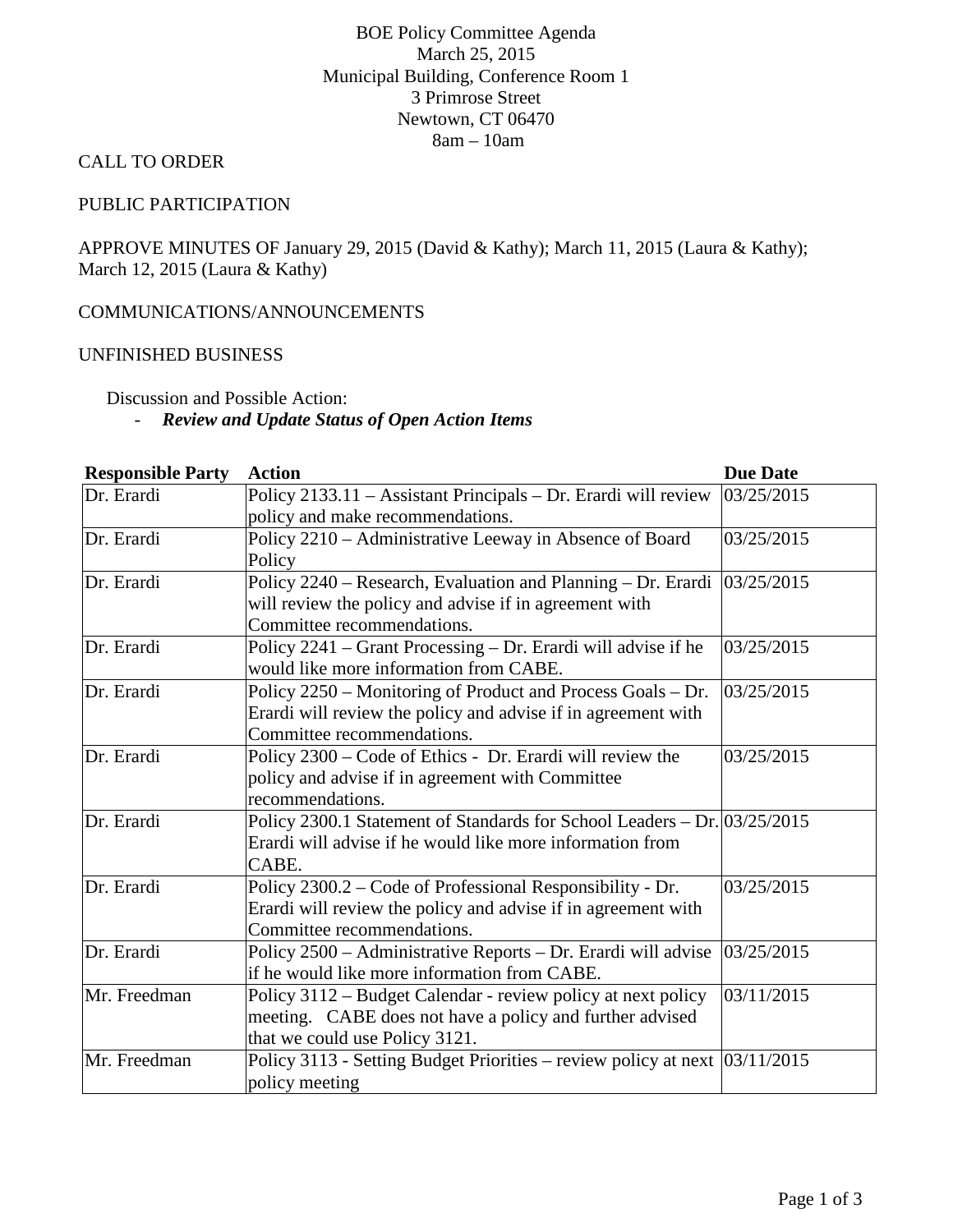# BOE Policy Committee Agenda March 25, 2015 Municipal Building, Conference Room 1 3 Primrose Street Newtown, CT 06470 8am – 10am

# NEW BUSINESS

Series 3000 (Business/Non-Instructional Operations):

| Policy #            | <b>Policy Title</b>                                  | <b>Responsible Party</b> |
|---------------------|------------------------------------------------------|--------------------------|
| 3170                | <b>Budget Administration</b>                         | Mr. Freedman             |
| 3171                | <b>Supplemental Appropriations</b>                   | Mr. Freedman             |
| 5114                | Suspension, Expulsion, Exclusion, Removal            | Ms. Hamilton             |
| 3200                | Income                                               | Ms. Hamilton             |
| 3210                | Local Funds                                          | Ms. Hamilton             |
| 3211                | Taxes/Limitations                                    | Ms. Hamilton             |
| 3212                | Deficit in Town Payment                              | Ms. Hamilton             |
| 3220                | <b>State Funds</b>                                   | Ms. Hamilton             |
| 3230                | <b>Federal Funds</b>                                 | Ms. Hamilton             |
| 3231                | Medical Reimbursement for Special Education Students | Ms. Hamilton             |
| 3240                | <b>Tuition Fees</b>                                  | Ms. Hamilton             |
| 3250                | Materials/Services; Fees, Fines, Charges             | Ms. Hamilton             |
| 3260                | Sales & Disposal of Books, Equipment & Supplies      | Ms. Hamilton             |
| 3270                | Sale and Rental of Real Property                     | Ms. Hamilton             |
| 3271                | Royalties                                            | Ms. Hamilton             |
| 3280                | Gifts, Grants and Bequests                           | Ms. Hamilton             |
| 3280.1              | Grants                                               | Ms. Hamilton             |
| 3281                | <b>School Fund Raisers</b>                           | Ms. Hamilton             |
| 3281.1              | Business/Industry/Corporate Involvement in Education | Ms. Hamilton             |
| 3290                | <b>Funds Management</b>                              | Dr. Erardi               |
| 3291                | Borrowing                                            | Dr. Erardi               |
| 3291.1              | <b>Short-Term Loans</b>                              | Dr. Erardi               |
| 3291.2              | <b>Debt Limitation</b>                               | Dr. Erardi               |
| 3292                | Investing                                            | Dr. Erardi               |
| 3293                | Depository                                           | Dr. Erardi               |
| 3293.1              | Signatures/Facsimiles                                | Dr. Erardi               |
| 3294                | <b>Incurring Liabilities</b>                         | Dr. Erardi               |
| 3300                | <b>Expenditures/Expending Authority</b>              | Dr. Erardi               |
| 3310                | <b>Purchasing Guides</b>                             | Dr. Erardi               |
| 3311                | <b>Quality of Goods and Services</b>                 | Dr. Erardi               |
| 3312                | <b>Quantity Purchasing</b>                           | Dr. Erardi               |
| 3312.1              | <b>Standardization of Supplies and Equipment</b>     | Dr. Erardi               |
| 3312.2              | <b>State Contract/Cooperative Purchasing</b>         | Dr. Erardi               |
| 3313                | <b>Relations with Vendors</b>                        | Dr. Erardi               |
| 3313.1              | <b>Local Purchasing</b>                              | Dr. Erardi               |
| 3313.2              | Vendor Representatives                               | Dr. Erardi               |
| 3313.3              | <b>Performance Guarantees</b>                        | Dr. Erardi               |
| 3313.4              | Access of Vendors to Teachers                        | Dr. Erardi               |
| $3313.\overline{5}$ | <b>Affirmative Action for Vendors</b>                | Dr. Erardi               |
| 3320                | <b>Purchasing Procedures</b>                         | Ms. Roche                |